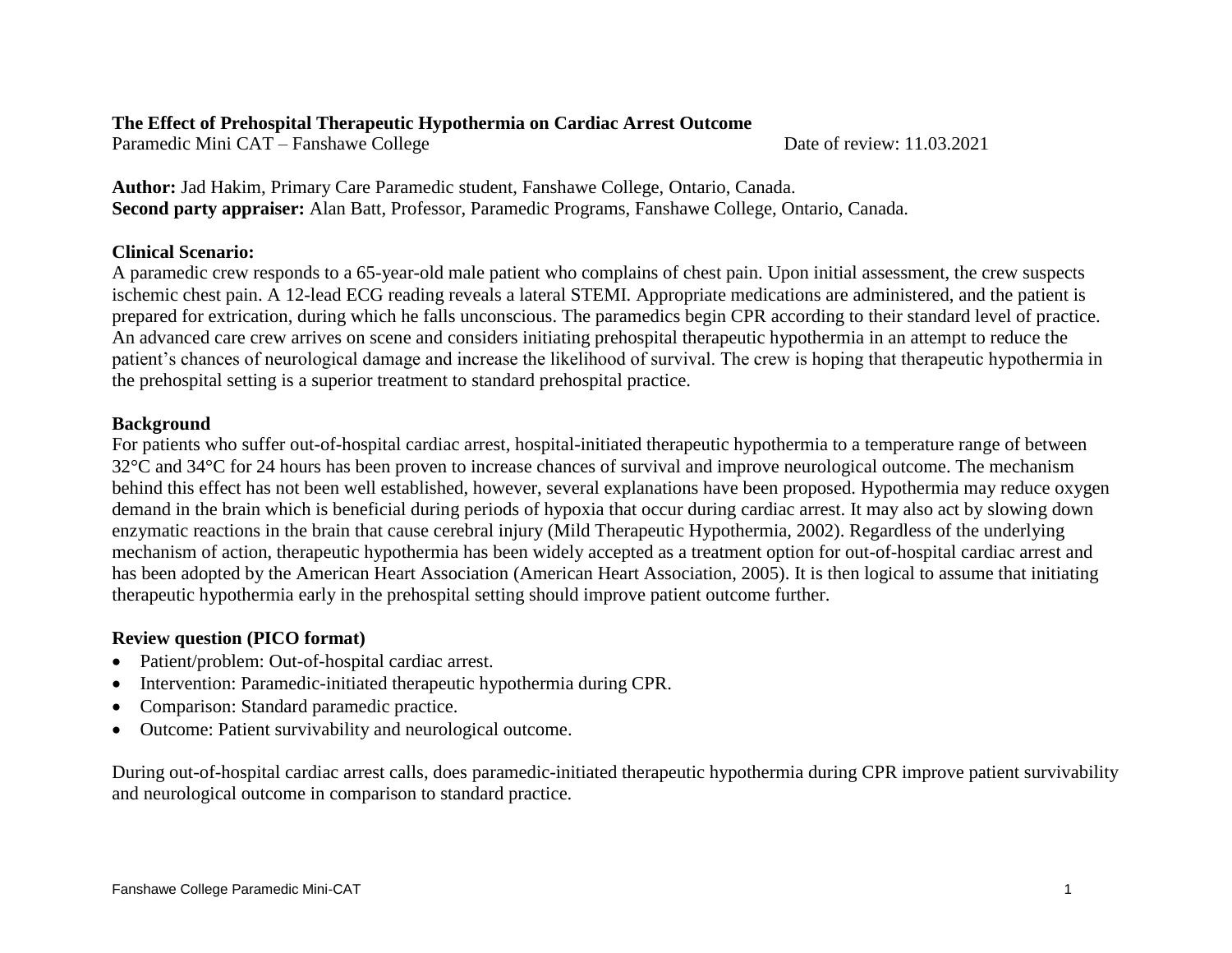**Search strategy (Basic):** Search terms for both databases. For the journal article selection process and database search pictures, refer to *Appendix A.*

- (Paramedic OR EMT OR emergency medical technician OR EMS OR emergency medical services OR prehospital) AND
- (Cardiopulmonary resuscitation OR out-of-hospital OR out-of-hospital cardiac arrest OR CPR OR cardiac arrest) AND
- (Targeted temperature management OR TTM OR cold IV infusion OR therapeutic hypothermia OR cold normal saline OR hypothermia OR prehospital cooling OR cold saline) AND
- (Neurological OR neurological status OR neurological outcome OR neurological injury OR brain injury OR brain damage OR survival)

## **Limits:**

## • MEDLINE:

- o Scholarly (Peer Reviewed) Journals
- o January 2010 to January 2021
- o Search mode: Boolean/phrase
- PubMed:
	- o Scholarly (Peer Reviewed) Journals
	- o Randomized Controlled Trials
	- o 2010-2021

## **Databases searched:** MEDLINE and PubMed.

## **Search results: 289**

- $\bullet$  MEDLINE: 260
- PubMed: 29

# **Included for review:**

3 out of 289 journal articles were included in this review. They were selected according to the following criteria:

- Relevance: all terms of the PICO question were to be included in the study.
- Design: only multicenter, randomized, controlled trials were included.
- Sample size: studies with the largest sample size were selected over the rest.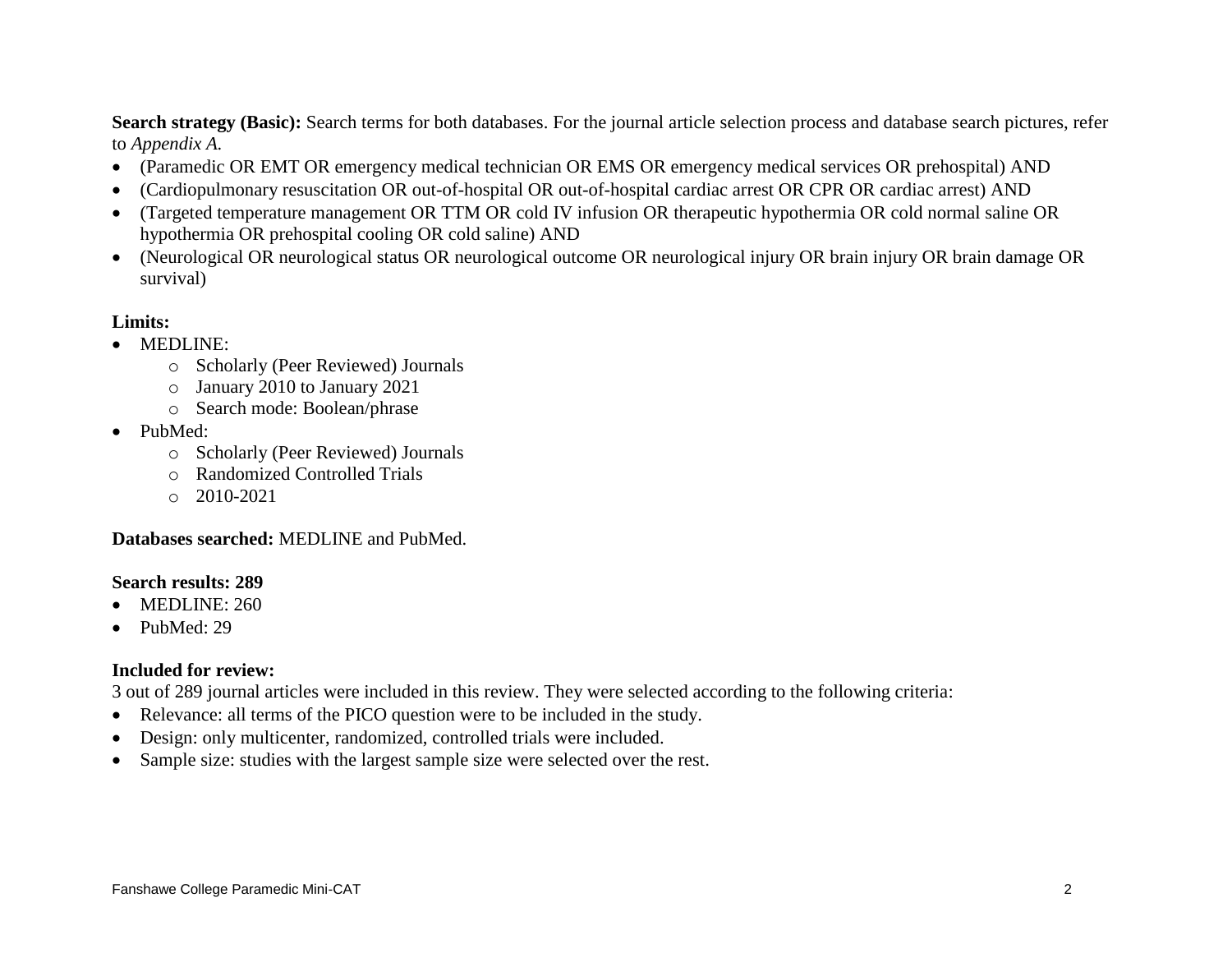| Title, author,        | <b>Study design</b> | <b>Population</b> | <b>Intervention</b>  | <b>Outcomes</b>      | <b>Results</b>              | <b>Weaknesses &amp;</b> |
|-----------------------|---------------------|-------------------|----------------------|----------------------|-----------------------------|-------------------------|
| vear                  | & LOE               |                   |                      |                      |                             | <b>Strengths</b>        |
| Effect of             | Multicenter,        | $-n=677$          | -Intervention group  | -Survival with       | $-$ CPC $(1-2)$ at 90       | <b>Strengths:</b>       |
| <b>Trans-Nasal</b>    | randomized,         | -Patients         | $(n=343)$ : received | good                 | days: $(P=0.25)$            | -Multicenter study      |
| Evaporative           | clinical trial.     | with              | prehospital trans-   | neurological         | *Intervention               | conducted in 11         |
| Intra-arrest          | LOE: 1              | bystander-        | nasal evaporative    | status based on a    | group $(16.6\%)$ .          | emergency               |
| Cooling on            |                     | witnessed         | cooling.             | Cerebral             | *Control group              | medical services.       |
| Functional            |                     | out-of-           | -Control group       | Performance          | $(13.5\%)$ .                | -Researchers and        |
| Neurologic            |                     | hospital          | $(n=334)$ : received | Category (CPC)       | -Survival at 90             | physicians who          |
| Outcome in            |                     | cardiac           | standard prehospital | of 1-2 after 90      | days: $(P=0.44)$            | performed the           |
| Out-of-               |                     | arrest.           | care.                | days.                | *Intervention               | neurological            |
| Hospital              |                     |                   |                      | -Survival at 90      | group (17.8%).              | assessments were        |
| <b>Cardiac Arrest</b> |                     |                   |                      | days.                | *Control group              | blinded to group        |
| (Nordberg, et         |                     |                   |                      | -Time to reach a     | $(15.6\%)$ .                | assignment.             |
| al, 2019)             |                     |                   |                      | body core            | -Median time to             | -Patients were          |
|                       |                     |                   |                      | temperature less     | core temperature            | randomly assigned       |
| -The                  |                     |                   |                      | than $34^{\circ}$ C. | >34 $^{\circ}$ C: (P<0.001) | to treatment            |
| <b>PRINCESS</b>       |                     |                   |                      |                      | *Intervention               | groups using            |
| Trial                 |                     |                   |                      |                      | $group(105min)$ .           | sequentially            |
|                       |                     |                   |                      |                      | *Control group              | numbered                |
|                       |                     |                   |                      |                      | $(182min)$ .                | envelopes.              |
|                       |                     |                   |                      |                      |                             | -Trans-nasal            |
|                       |                     |                   |                      |                      | -Conclusion:                | evaporative             |
|                       |                     |                   |                      |                      | Trans-nasal                 | cooling does not        |
|                       |                     |                   |                      |                      | evaporative cooling         | have side effects       |
|                       |                     |                   |                      |                      | did not improve             | that may interfere      |
|                       |                     |                   |                      |                      | survival or                 | with the results.       |
|                       |                     |                   |                      |                      | neurological                | <b>Weaknesses:</b>      |
|                       |                     |                   |                      |                      | outcome in a                | -EMS and hospital       |
|                       |                     |                   |                      |                      | statistically               | staff were not          |
|                       |                     |                   |                      |                      | significant way.            | blinded to the          |
|                       |                     |                   |                      |                      |                             | study.                  |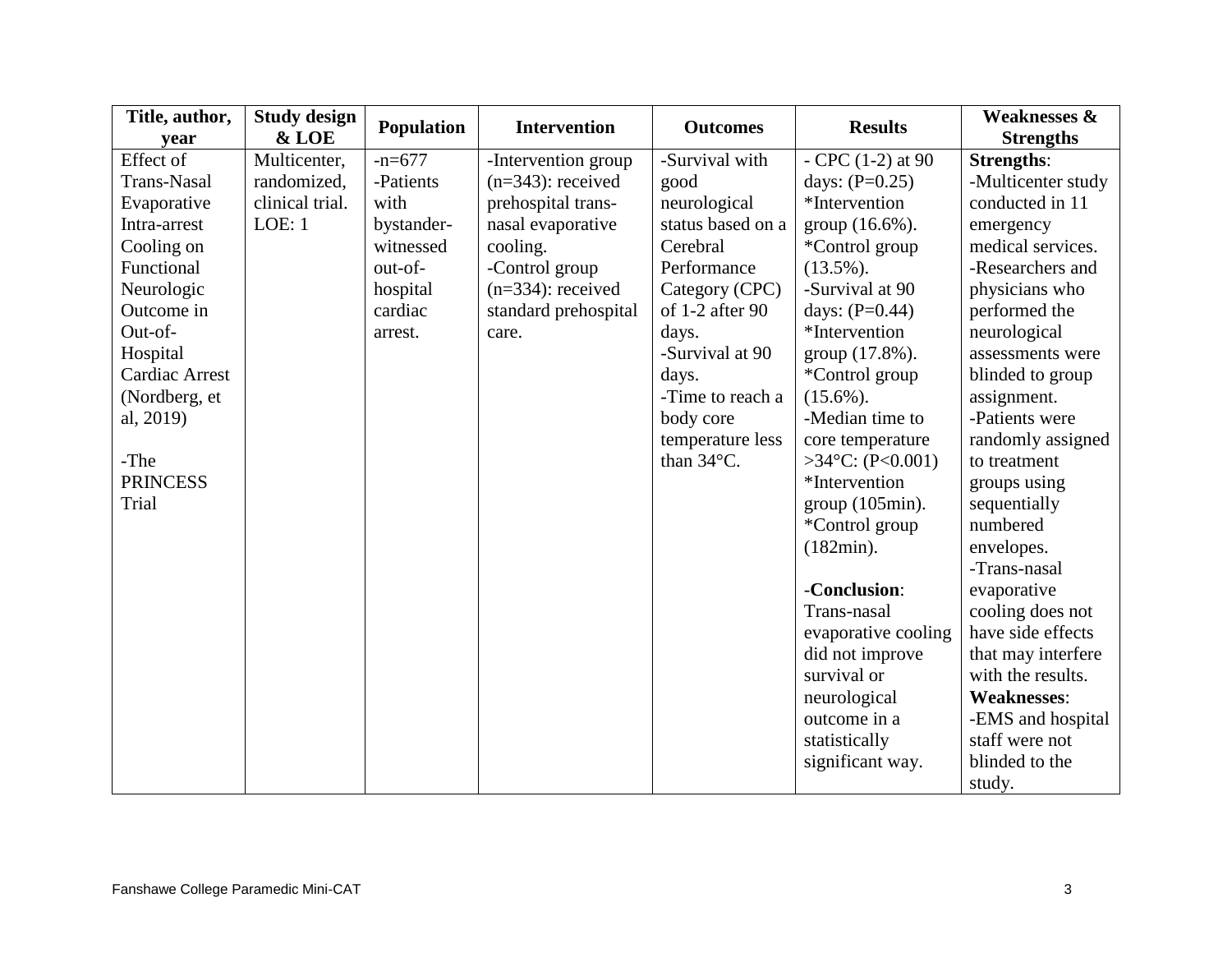| Induction of          | Multicenter, | $-n=1198$     | -Intervention group  | -Survival at      | -Survival at         | <b>Strengths:</b>    |
|-----------------------|--------------|---------------|----------------------|-------------------|----------------------|----------------------|
| Therapeutic           | randomized,  | -Patients in  | $(n=618)$ : received | hospital          | hospital discharge:  | -Multicenter study   |
| Hypothermia           | controlled   | cardiac       | prehospital rapid    | discharge.        | $(P=0.71)$           | conducted in         |
| During Out-of-        | trial.       | arrest who    | intravenous infusion | -Rate of return   | *Intervention        | multiple EMS         |
| Hospital              | LOE: 1       | received      | of up to 2L of cold  | of spontaneous    | group (10.2%).       | stations across 3    |
| <b>Cardiac Arrest</b> |              | resuscitation | saline.              | circulation for   | *Control group       | cities in Australia. |
| Using a Rapid         |              | efforts by    | -Control group       | patients with an  | $(11.4\%)$ .         | -Large test          |
| Infusion of           |              | paramedics.   | $(n=580)$ : received | initial shockable | $-ROSC$ : $(P=0.03)$ | sample.              |
| Cold Saline           |              |               | standard prehospital | rhythm.           | *Intervention        | -Patients were       |
| (Bernard, et al,      |              |               | care.                |                   | group (41.2%).       | grouped randomly     |
| 2016)                 |              |               |                      |                   | *Control group       | by computer.         |
|                       |              |               |                      |                   | $(50.6\%)$ .         | <b>Weaknesses:</b>   |
| -The RINSE            |              |               |                      |                   |                      | -Paramedics and      |
| Trial                 |              |               |                      |                   | -Conclusion:         | hospital staff are   |
|                       |              |               |                      |                   | Prehospital cold IV  | not blinded to the   |
|                       |              |               |                      |                   | infusion does not    | study.               |
|                       |              |               |                      |                   | improve patient      | -Cold IV infusion    |
|                       |              |               |                      |                   | outcome at hospital  | increases total      |
|                       |              |               |                      |                   | discharge and may    | body fluid volume    |
|                       |              |               |                      |                   | decrease the         | which is a           |
|                       |              |               |                      |                   | likelihood of        | confounding          |
|                       |              |               |                      |                   | ROSC in patients     | factor. The          |
|                       |              |               |                      |                   | with a shockable     | decreased            |
|                       |              |               |                      |                   | initial rhythm.      | likelihood of        |
|                       |              |               |                      |                   |                      | ROSC in the          |
|                       |              |               |                      |                   |                      | intervention group   |
|                       |              |               |                      |                   |                      | may be caused by     |
|                       |              |               |                      |                   |                      | this.                |
|                       |              |               |                      |                   |                      |                      |
|                       |              |               |                      |                   |                      |                      |
|                       |              |               |                      |                   |                      |                      |
|                       |              |               |                      |                   |                      |                      |
|                       |              |               |                      |                   |                      |                      |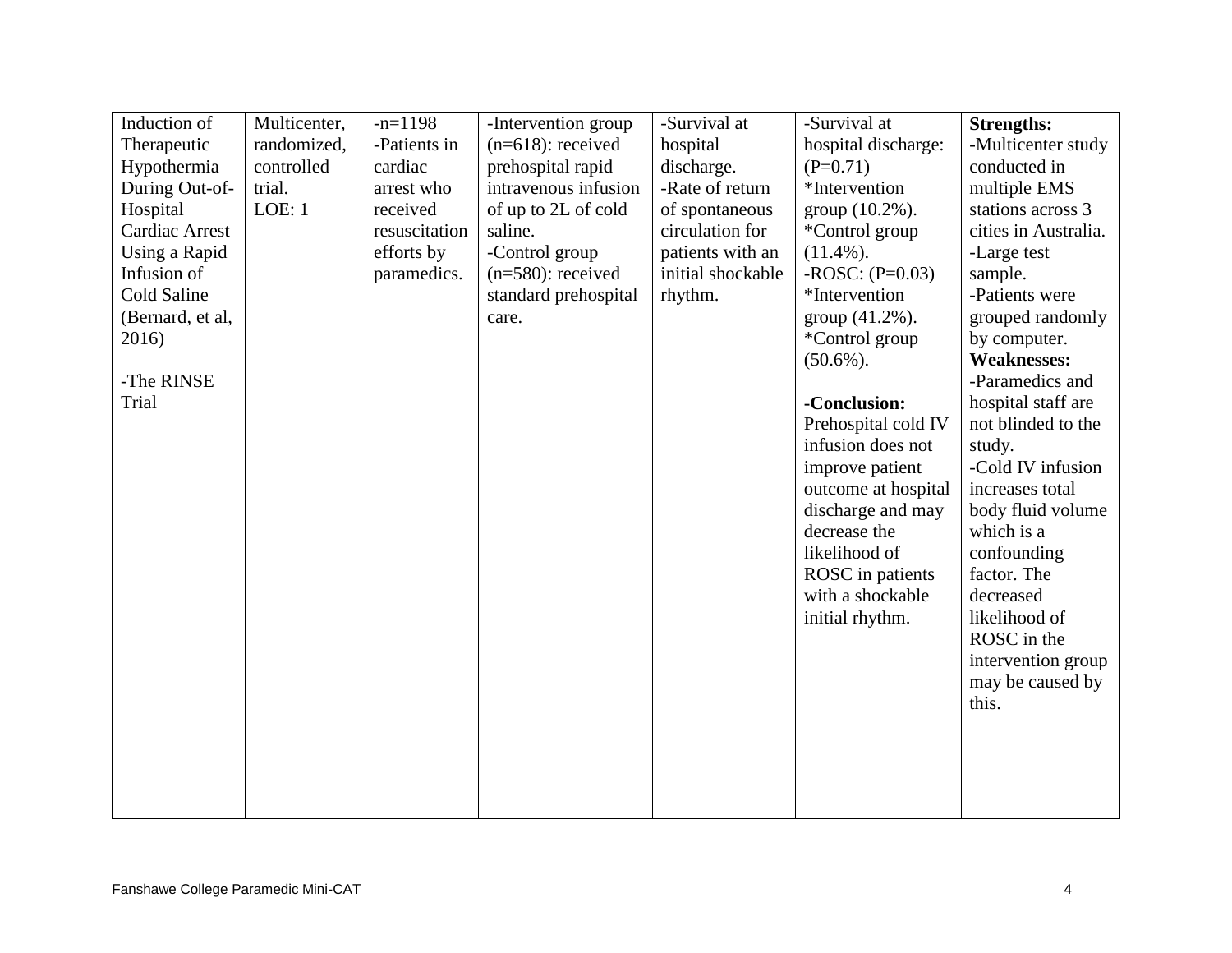| Impact of       | Multicenter, | $-n=245$      | -Intervention group  | -Inflammatory        | -NSE median            | <b>Strengths:</b>    |
|-----------------|--------------|---------------|----------------------|----------------------|------------------------|----------------------|
| intra-arrest    | randomized,  | -Patients in  | $(n=123)$ : received | response             | concentrations:        | -Multicenter study   |
| therapeutic     | controlled   | cardiac       | prehospital rapid    | markers of           | $(P=0.64)$             | conducted in 3       |
| hypothermia in  | trial.       | arrest who    | intravenous infusion | neurological         | *Intervention          | EMS stations in      |
| outcomes of     | LOE: 1       | received      | of up to 2L of cold  | injury               | group $(96.7 \mu g/L)$ | France.              |
| prehospital     |              | resuscitation | saline and surface   | concentrations:      | *Control group         | -The inflammatory    |
| cardiac arrest  |              | efforts by    | cooling via four     | *neuron-specific     | $(97.6 \,\mu g/L)$ .   | markers are          |
| (Debaty, et al, |              | paramedics.   | cooling gel pads.    | enolase (NSE)        | -No significant        | accurate predictors  |
| 2014)           |              |               | -Control group       | concentration at     | difference in          | of bad               |
|                 |              |               | $(n=122)$ : received | 24 hours.            | interleukin levels     | neurological         |
|                 |              |               | standard prehospital | *Interleukin         | between the            | outcome after        |
|                 |              |               | care.                | $(IL)$ -6, -8, and - | groups.                | cardiac arrest and   |
|                 |              |               |                      | 10                   | -ROSC rate:            | act to increase the  |
|                 |              |               |                      | concentrations       | $(P=0.3)$              | accuracy of the      |
|                 |              |               |                      | at 72 hours.         | *Intervention          | study.               |
|                 |              |               |                      | -ROSC rate.          | group (37.4%).         | <b>Weaknesses:</b>   |
|                 |              |               |                      | -Survival at         | *Control group         | -Small sample size   |
|                 |              |               |                      | discharge, 30        | $(31.1\%)$ .           | of 245.              |
|                 |              |               |                      | days and 1 year.     | -Survival              | -The use of IV       |
|                 |              |               |                      | -Neurological        | (Discharge, 30)        | infusion as a        |
|                 |              |               |                      | outcome at           | days, 1 year):         | method of            |
|                 |              |               |                      | discharge and 30     | $(P=0.73, 0.73, 0.99)$ | therapeutic          |
|                 |              |               |                      | days (CPC).          | *Intervention          | hypothermia          |
|                 |              |               |                      |                      | group (5.7%, 5.7%,     | introduces a         |
|                 |              |               |                      |                      | $4.1\%$ ).             | confounding          |
|                 |              |               |                      |                      | <i>*Control</i> group  | factor, which is     |
|                 |              |               |                      |                      | $(4.1\%, 4.1\%,$       | increased body       |
|                 |              |               |                      |                      | $4.1\%$ ).             | fluid level, similar |
|                 |              |               |                      |                      | -No significant        | to the previous      |
|                 |              |               |                      |                      | difference in          | study.               |
|                 |              |               |                      |                      | neurological           | -Measurement of      |
|                 |              |               |                      |                      | outcome between        | CPC to determine     |
|                 |              |               |                      |                      | the groups.            | neurological effect  |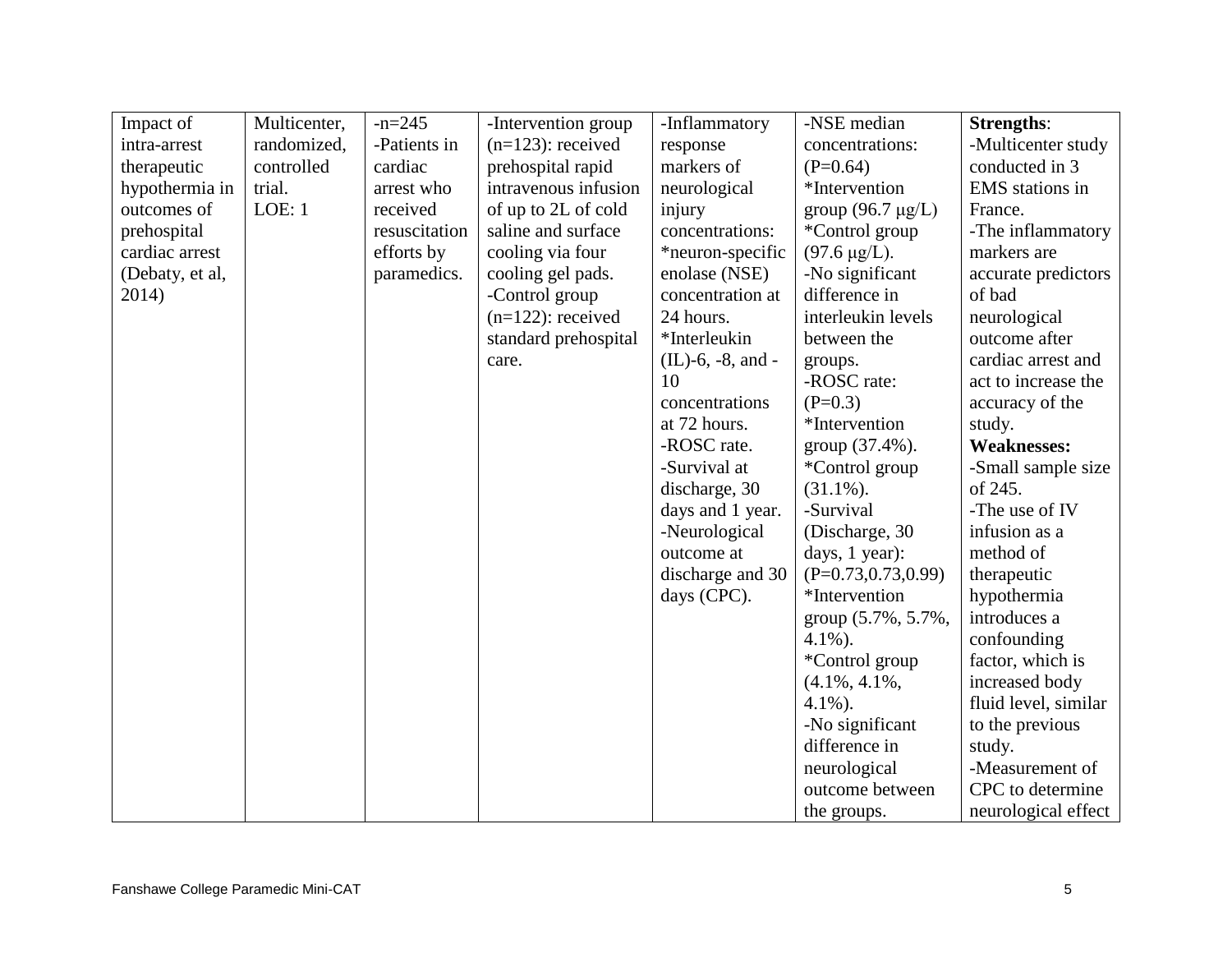|  |  | -Conclusion:       | were done on       |
|--|--|--------------------|--------------------|
|  |  | Prehospital        | sample sizes of    |
|  |  | therapeutic        | below 10           |
|  |  | hypothermia by     | individuals for    |
|  |  | cold IV infusion   | each group.        |
|  |  | did not decrease   | Therefore, results |
|  |  | neurological       | have questionable  |
|  |  | inflammatory       | accuracy.          |
|  |  | markers when       |                    |
|  |  | compared with      |                    |
|  |  | standard practice. |                    |

#### **Comments:**

The three studies referenced in this review were selected based on the search criteria outlined above. The largest multicenter, randomized, controlled trials were selected to reduce bias and to provide the most accurate answer to the PICO question. Evidence on this topic is consistent throughout the literature and in the studies referenced in this review.

### **Considerations:**

The majority of research on therapeutic hypothermia has been conducted by cold IV infusion. This technique decreases body temperature adequately, however, it increases body fluid levels as well. This may cause hemodynamic instability which may alter the results of the experiments. The RINSE trial found that cold IV infusion was associated with an increase in pulmonary edema as well as a decrease in the rate of ROSC. There is a high probability that these findings are a consequence of the hemodynamic instability caused by cold IV infusion rather than the effect of hypothermia on the body. This confounding variable interferes with the findings of the RINSE trial and the French multicenter study. Researchers in the PRINCESS trial took this into account and selected an alternative method of inducing therapeutic hypothermia. Their trans-nasal evaporative cooling technique had no side effects except for minor epistaxis. This did not change the results, however.

### **Clinical bottom line:**

All three studies showed consistent evidence against the use of therapeutic hypothermia in the prehospital setting. There was no evidence for an increase in survivability or a decrease in neurological damage. Surprisingly, cold IV infusion led to a decrease in the rate of ROSC as a suspected consequence of hemodynamic instability. Trans-nasal evaporative cooling, which is designed to avoid this instability, did not show any benefits in terms of survival or neurological outcome either. More research is needed to determine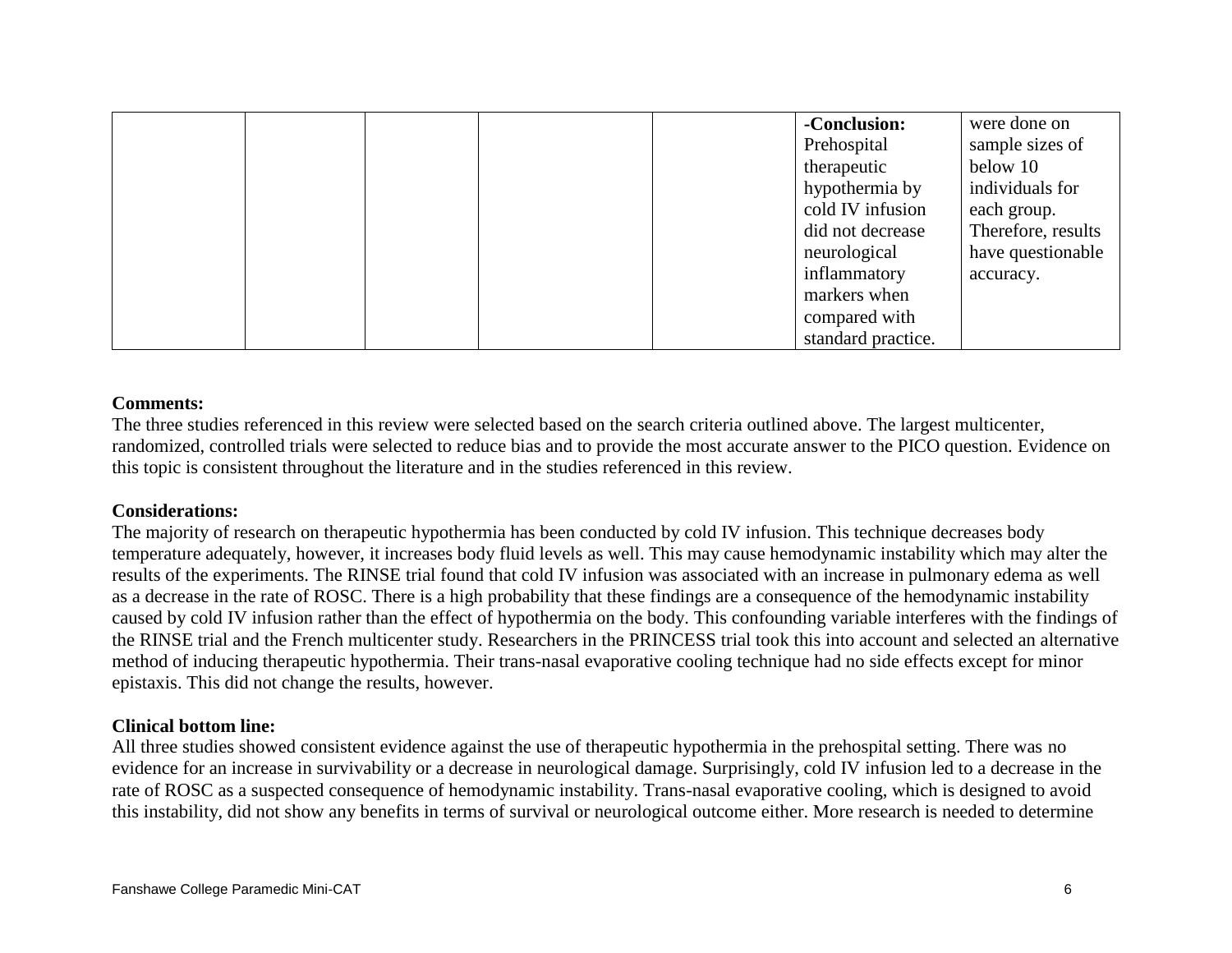why therapeutic hypothermia is not beneficial in the prehospital setting, but beneficial in the hospital setting. Until this is done, the evidence indicates that therapeutic hypothermia should not be used in the prehospital setting.

#### **References**

American Heart Association Guidelines for cardiopulmonary resuscitation and emergency cardiovascular care. Part 7.5: Postresuscitation support Circulation, 112 (24 suppl) (2005), pp. IV84-IV88

Bernard, S. A., Smith, K., Finn, J., Hein, C., Grantham, H., Bray, J. E., . . . Cameron, P. (2016). Induction of Therapeutic Hypothermia During Out-of-Hospital Cardiac Arrest Using a Rapid Infusion of Cold Saline; The RINSE Trial (Rapid Infusion of Cold Normal Saline). Circulation, 134(11), 797-805. doi:10.1161/circulationaha.116.021989

Debaty, G., Maignan, M., Savary, D., Koch, F., Ruckly, S., Durand, M., . . . Timsit, J. (2014). Impact of intra-arrest therapeutic hypothermia in outcomes of prehospital cardiac arrest: A randomized controlled trial. Intensive Care Medicine, 40(12), 1832-1842. doi:10.1007/s00134-014-3519-x

Mild Therapeutic Hypothermia to Improve the Neurologic Outcome after Cardiac Arrest. (2002). New England Journal of Medicine, 346(8), 549-556. doi:10.1056/nejm200205303462223

Nordberg, P., Taccone, F. S., Truhlar, A., Forsberg, S., Hollenberg, J., Jonsson, M., . . . Svensson, L. (2019). Effect of Trans-Nasal Evaporative Intra-arrest Cooling on Functional Neurologic Outcome in Out-of-Hospital Cardiac Arrest; The PRINCESS Randomized Clinical Trial. Jama, 321(17), 1677. doi:10.1001/jama.2019.4149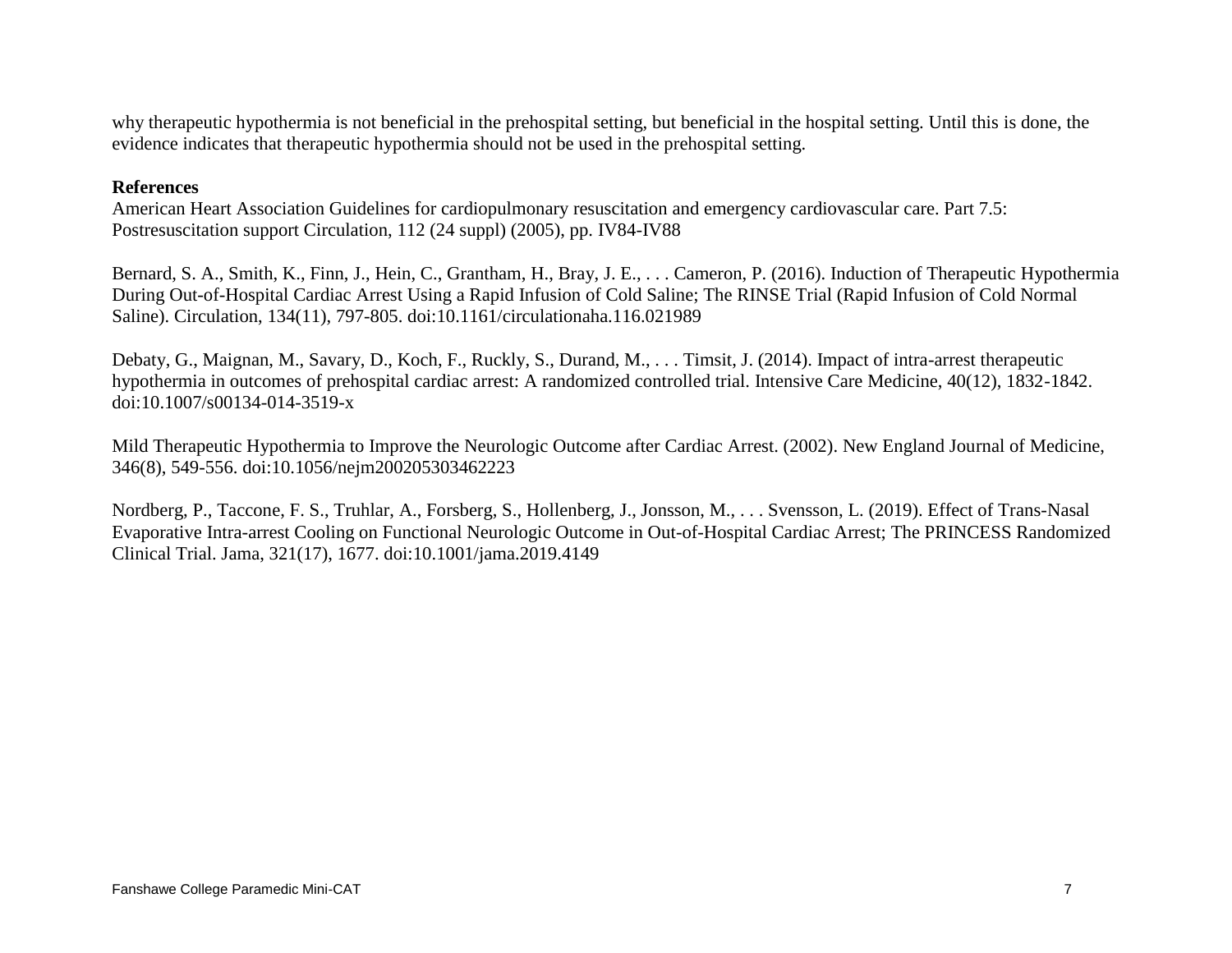# **Appendix A**

|                                           | <b>Journal Article Selection Process</b> |                              |
|-------------------------------------------|------------------------------------------|------------------------------|
| Search Criteria                           |                                          | Number of Journals Generated |
|                                           | <b>MEDLINE</b>                           | PubMed                       |
| Initial search based on search terms and  | 260                                      | 29                           |
| limits                                    |                                          |                              |
| Filtered for relevance (PICO)             | 25                                       |                              |
| Filtered for multicenter RCT design       |                                          |                              |
| Duplicates removed                        |                                          |                              |
| Filtered for largest sample size (maximum |                                          |                              |
| 3 journals)                               |                                          |                              |

#### **Search History/Alerts**

Print Search History Retrieve Searches Retrieve Alerts Save Searches / Alerts

|    | Select / deselect all |                     | <b>Search with AND</b>                                                                           | <b>Search with OR</b>                                                                                                                                                                | <b>Delete Searches</b>                                                                   |                                   | <b>Refresh Search Results</b>                       |
|----|-----------------------|---------------------|--------------------------------------------------------------------------------------------------|--------------------------------------------------------------------------------------------------------------------------------------------------------------------------------------|------------------------------------------------------------------------------------------|-----------------------------------|-----------------------------------------------------|
|    | Search<br>ID#         | <b>Search Terms</b> |                                                                                                  |                                                                                                                                                                                      | <b>Search Options</b>                                                                    | <b>Actions</b>                    |                                                     |
|    | S <sub>1</sub>        |                     |                                                                                                  | Ref. The Character of EMT or emergency medical technician or<br>EMS or emergency medical services or prehospital ) AND (                                                             | Limiters - Scholarly (Peer Reviewed) Journals;<br>Date of Publication: 20100101-20210131 | View Results (260) 1 View Details | $\blacksquare$ Edit                                 |
|    |                       |                     |                                                                                                  | Cardiopulmonary resuscitation or out-of-hospital or out-of-<br>hospital cardiac arrest or CPR or cardiac arrest) AND (<br>Targeted temperature management or TTM or cold IV infusion | <b>Expanders</b> - Apply related words; Apply<br>equivalent subjects                     |                                   |                                                     |
|    |                       |                     | or therapeutic hypothermia or cold normal saline or<br>neurological injury or brain injury or br | hypothermia or prehospital cooling or cold saline ) AND (<br>Neurological or neurological status or neurological outcome or                                                          | Search modes - Boolean/Phrase                                                            |                                   |                                                     |
| ≺< | <b>Refine Results</b> |                     |                                                                                                  | Search Results: 1 - 10 of 260                                                                                                                                                        |                                                                                          | Relevance $\blacktriangledown$    | $\rightarrow$ Share $\rightarrow$<br>Page Options ▼ |

*Figure 1 MEDLINE Search Picture*